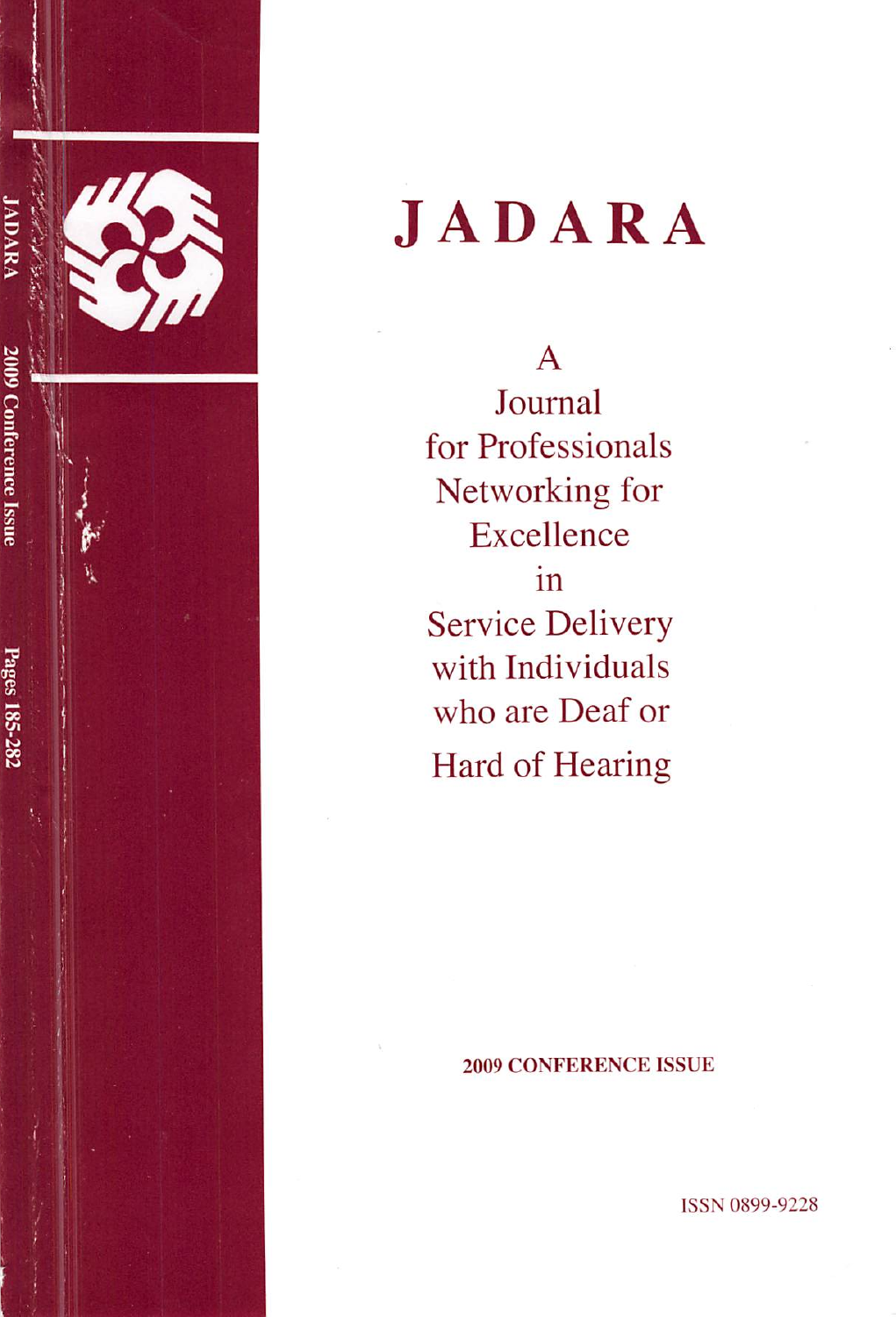# JADARA

# The official publication of ADARA

An Organization for Professionals Networking for Excellence in Service Delivery with Individuals who are Deaf or Hard of Hearing

Co-Editors David M. Feldman, Barry University Gabriel Lomas, Western Connecticut State University

### Editorial Review Board

Carol Carman Lawrence H. Pick University of Houston - Gallaudet University Clear Lake

Steven Hardy-Braz Shawn P. Saladin

Denise Kavin Steven R. Sligar

Irene Leigh McCay Vernon

Farmville, NC The University of Texas-Pan American

PEPNet-Northeast East Carolina University

Gallaudet University South Ponte Vedra Beach, FL

## Copy Editors

Tricia Davis Eastern Kentucky University

Ana Lambrakopoulos Barry University

#### ©ADARA2009